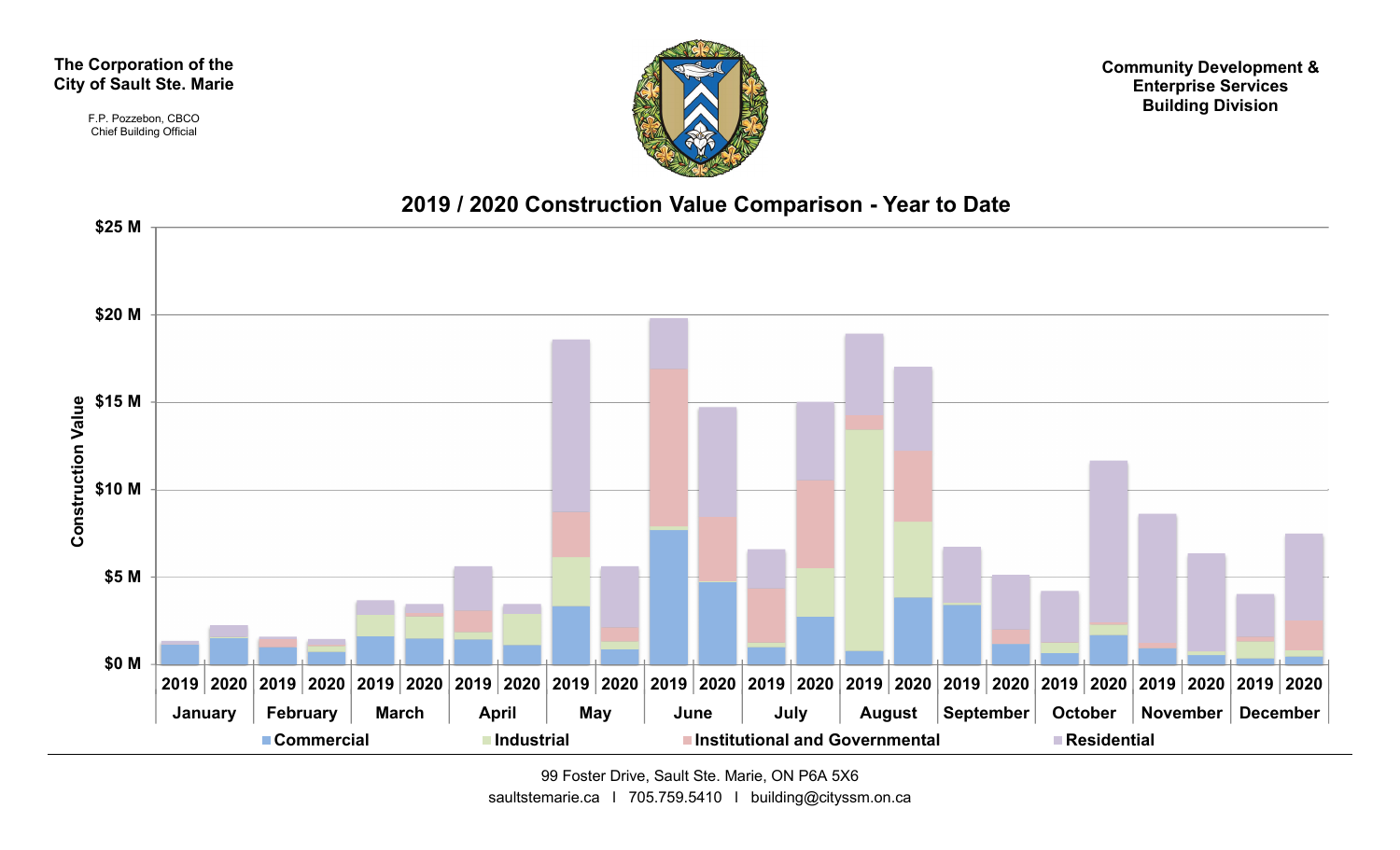

**Public Works and Engineering Services Building Division**

**Tel: (705) 759-5410Fax: (705) 541-7165**

### **BUILDING PERMITS SUMMARY 2020/01/01 to 2020/12/31**

|                                                         |                                  | <b>New Construction</b>  |                      |                                  | <b>Alterations and Additions</b> |                      | <b>Total</b>                     |                          |                      |  |
|---------------------------------------------------------|----------------------------------|--------------------------|----------------------|----------------------------------|----------------------------------|----------------------|----------------------------------|--------------------------|----------------------|--|
| <b>Building Type</b>                                    | <b>Num</b><br>of<br><b>Units</b> | Num of<br><b>Permits</b> | <b>Value of Work</b> | <b>Num</b><br>of<br><b>Units</b> | Num of<br><b>Permits</b>         | <b>Value of Work</b> | <b>Num</b><br>of<br><b>Units</b> | Num of<br><b>Permits</b> | <b>Value of Work</b> |  |
| <b>Commercial</b>                                       |                                  |                          |                      |                                  |                                  |                      |                                  |                          |                      |  |
| Hotel, hotel/motel,<br>motor hotel                      | $\pmb{0}$                        | $\mathbf 0$              | \$0.00               | $\pmb{0}$                        | $\overline{2}$                   | \$22,206.15          | $\pmb{0}$                        | $\overline{2}$           | \$22,206.15          |  |
| Indoor recreational<br>building                         | $\pmb{0}$                        | -1                       | \$350,000.00         | $\mathbf 0$                      | 3                                | \$587,000.00         | $\pmb{0}$                        | $\overline{\mathbf{4}}$  | \$937,000.00         |  |
| Motor vehicle show<br>room (new and used)               | $\pmb{0}$                        | $\mathbf 0$              | \$0.00               | $\mathbf 0$                      | $\mathbf{1}$                     | \$750,000.00         | $\pmb{0}$                        | 1                        | \$750,000.00         |  |
| Office building                                         | $\pmb{0}$                        | $\overline{2}$           | \$1,300,000.00       | $\mathbf 0$                      | 32                               | \$4,598,460.00       | $\pmb{0}$                        | 34                       | \$5,898,460.00       |  |
| Office complex                                          | $\pmb{0}$                        | $\mathbf 0$              | \$0.00               | $\pmb{0}$                        | 5                                | \$468,500.00         | $\pmb{0}$                        | 5                        | \$468,500.00         |  |
| Outdoor recreational<br>building                        | $\pmb{0}$                        | $\overline{1}$           | \$750,000.00         | $\pmb{0}$                        | $\mathfrak{B}$                   | \$35,500.00          | $\pmb{0}$                        | 4                        | \$785,500.00         |  |
| Restaurant                                              | 0                                | 1                        | \$800,000.00         | $\mathbf 0$                      | 6                                | \$762,000.00         | $\mathbf 0$                      | $\overline{7}$           | \$1,562,000.00       |  |
| Retail and wholesale<br>outlets                         | $\mathbf 0$                      | $\mathbf 0$              | \$0.00               | $\mathbf 0$                      | 29                               | \$4,782,706.00       | $\mathbf 0$                      | 29                       | \$4,782,706.00       |  |
| Retail complex                                          | $\pmb{0}$                        | $\mathbf 0$              | \$0.00               | $\mathbf 0$                      | 11                               | \$4,391,555.71       | $\pmb{0}$                        | 11                       | \$4,391,555.71       |  |
| Service station,<br>repair garage and<br>specialty shop | $\mathbf 0$                      | $\mathbf 0$              | \$0.00               | $\mathbf 0$                      | 5                                | \$100,800.00         | $\mathbf 0$                      | 5                        | \$100,800.00         |  |
| Special building use                                    | $\pmb{0}$                        | 1                        | \$1,013,000.00       | $\mathbf 0$                      | $\mathbf{1}$                     | \$2,500.00           | $\pmb{0}$                        | $\overline{2}$           | \$1,015,500.00       |  |
| Theatre and<br>performing art center                    | $\mathbf 0$                      | $\mathbf{0}$             | \$0.00               | $\mathbf 0$                      | $\overline{2}$                   | \$10,800.00          | $\mathbf 0$                      | $\overline{2}$           | \$10,800.00          |  |
| <b>Total:</b>                                           | $\mathbf 0$                      | $6\phantom{a}$           | \$4,213,000.00       | $\mathbf 0$                      | 100                              | \$16,512,027.86      | $\mathbf 0$                      | 106                      | \$20,725,027.86      |  |
| <b>Industrial</b>                                       |                                  |                          |                      |                                  |                                  |                      |                                  |                          |                      |  |
| Communication<br>building                               | $\mathbf 0$                      | $\pmb{0}$                | \$0.00               | $\pmb{0}$                        | $\mathbf{1}$                     | \$698,000.00         | $\pmb{0}$                        | $\mathbf{1}$             | \$698,000.00         |  |
| Maintenance building                                    | $\pmb{0}$                        | $\mathbf 0$              | \$0.00               | $\mathbf 0$                      | $\overline{2}$                   | \$350,880.00         | $\pmb{0}$                        | $\overline{2}$           | \$350,880.00         |  |
| Plant for<br>manufacturing,<br>processing and           | $\mathbf 0$                      | $\overline{2}$           | \$1,350,000.00       | $\mathbf 0$                      | $\overline{2}$                   | \$60,000.00          | $\mathbf 0$                      | 4                        | \$1,410,000.00       |  |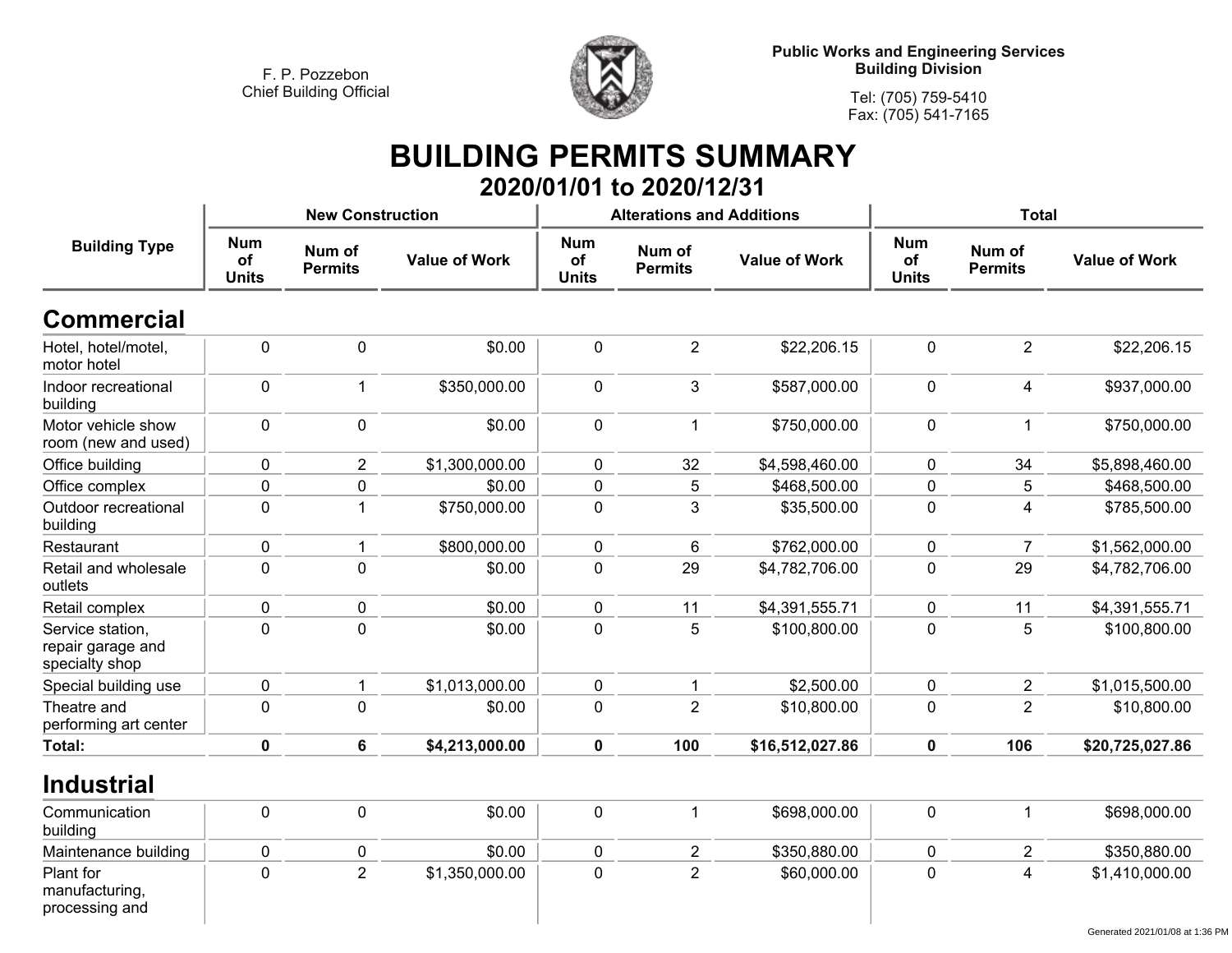| Total:                       |  | \$4,745,268.00 | 26 | \$7,515,129.00 | 31 | \$12,260,397.00 |
|------------------------------|--|----------------|----|----------------|----|-----------------|
| Utility building             |  | \$2,750,000.00 | 10 | \$4,602,171.00 |    | \$7,352,171.00  |
| Transportation<br>terminal   |  | \$0.00         |    | \$762,646.00   |    | \$762,646.00    |
| Storage building             |  | \$645,268.00   |    | \$706,432.00   |    | \$1,351,700.00  |
| Primary industry<br>building |  | \$0.00         |    | \$335,000.00   |    | \$335,000.00    |
| assembling                   |  |                |    |                |    |                 |

# **Institutional and Governmental**

| Clinic, health unit                                         | 0           | $\mathbf 0$    | \$0.00          | 0              | $\overline{2}$ | \$307,500.00    | 0              | $\overline{2}$ | \$307,500.00    |
|-------------------------------------------------------------|-------------|----------------|-----------------|----------------|----------------|-----------------|----------------|----------------|-----------------|
| Day care, nursing<br>home, rest home,<br>home for the bl    | $\mathbf 0$ | $\mathbf 0$    | \$0.00          | 0              | 3              | \$262,215.05    | 0              | 3              | \$262,215.05    |
| Elementary school,<br>kindergarten                          | $\pmb{0}$   | $\pmb{0}$      | \$0.00          | $\pmb{0}$      | 11             | \$6,791,148.00  | 0              | 11             | \$6,791,148.00  |
| Government<br>legislative and<br>administration<br>building | 0           | $\pmb{0}$      | \$0.00          | $\mathbf 0$    | $\overline{2}$ | \$3,805,000.00  | 0              | $\overline{2}$ | \$3,805,000.00  |
| Hospital                                                    | $\pmb{0}$   | -1             | \$23,000.00     | $\mathbf 0$    | 1              | \$2,500.00      | 0              | $\overline{2}$ | \$25,500.00     |
| Library, museum, art<br>gallery, aquarium,<br>botanical     | $\mathbf 0$ | $\mathbf 0$    | \$0.00          | $\mathbf 0$    | $\overline{4}$ | \$123,716.00    | $\mathbf 0$    | $\overline{4}$ | \$123,716.00    |
| Other government<br>building                                | $\pmb{0}$   | $\pmb{0}$      | \$0.00          | $\pmb{0}$      | $\mathbf{1}$   | \$311,548.00    | $\pmb{0}$      | $\mathbf{1}$   | \$311,548.00    |
| Religious building                                          | 0           | $\mathbf 0$    | \$0.00          | 0              | 5              | \$153,805.00    | 0              | 5              | \$153,805.00    |
| Secondary school,<br>high school, junior<br>high school     | $\mathbf 0$ | $\pmb{0}$      | \$0.00          | $\mathbf 0$    | 3              | \$2,888,397.00  | $\mathbf 0$    | 3              | \$2,888,397.00  |
| University                                                  | 0           | $\pmb{0}$      | \$0.00          | $\mathbf 0$    | 3              | \$1,855,500.00  | 0              | 3              | \$1,855,500.00  |
| Total:                                                      | $\pmb{0}$   | $\overline{1}$ | \$23,000.00     | $\mathbf 0$    | 35             | \$16,501,329.05 | $\pmb{0}$      | 36             | \$16,524,329.05 |
| <b>Residential</b>                                          |             |                |                 |                |                |                 |                |                |                 |
| Apartment                                                   | 0           | $\pmb{0}$      | \$0.00          | $\overline{2}$ | 30             | \$5,007,887.40  | $\overline{c}$ | 30             | \$5,007,887.40  |
| Apartment -<br>Condominium                                  | $\pmb{0}$   | $\pmb{0}$      | \$0.00          | $\pmb{0}$      | $\overline{2}$ | \$85,000.00     | $\pmb{0}$      | $\overline{2}$ | \$85,000.00     |
| Row House                                                   | 3           | -1             | \$400,000.00    | $\mathbf 0$    | $\overline{2}$ | \$12,000.00     | 3              | 3              | \$412,000.00    |
| Row House -<br>Condominium                                  | 21          | 5              | \$3,675,000.00  | $\mathbf 0$    | $\mathbf 0$    | \$0.00          | 21             | 5              | \$3,675,000.00  |
| Semi-Detached or<br>Double (side by<br>side), single-att    | 16          | 5              | \$4,430,000.00  | $\pmb{0}$      | 42             | \$110,400.76    | 16             | 47             | \$4,540,400.76  |
| Single House                                                | 33          | 35             | \$14,582,000.00 | 3              | 1283           | \$15,701,978.40 | 36             | 1318           | \$30,283,978.40 |
|                                                             |             |                |                 |                |                |                 |                |                |                 |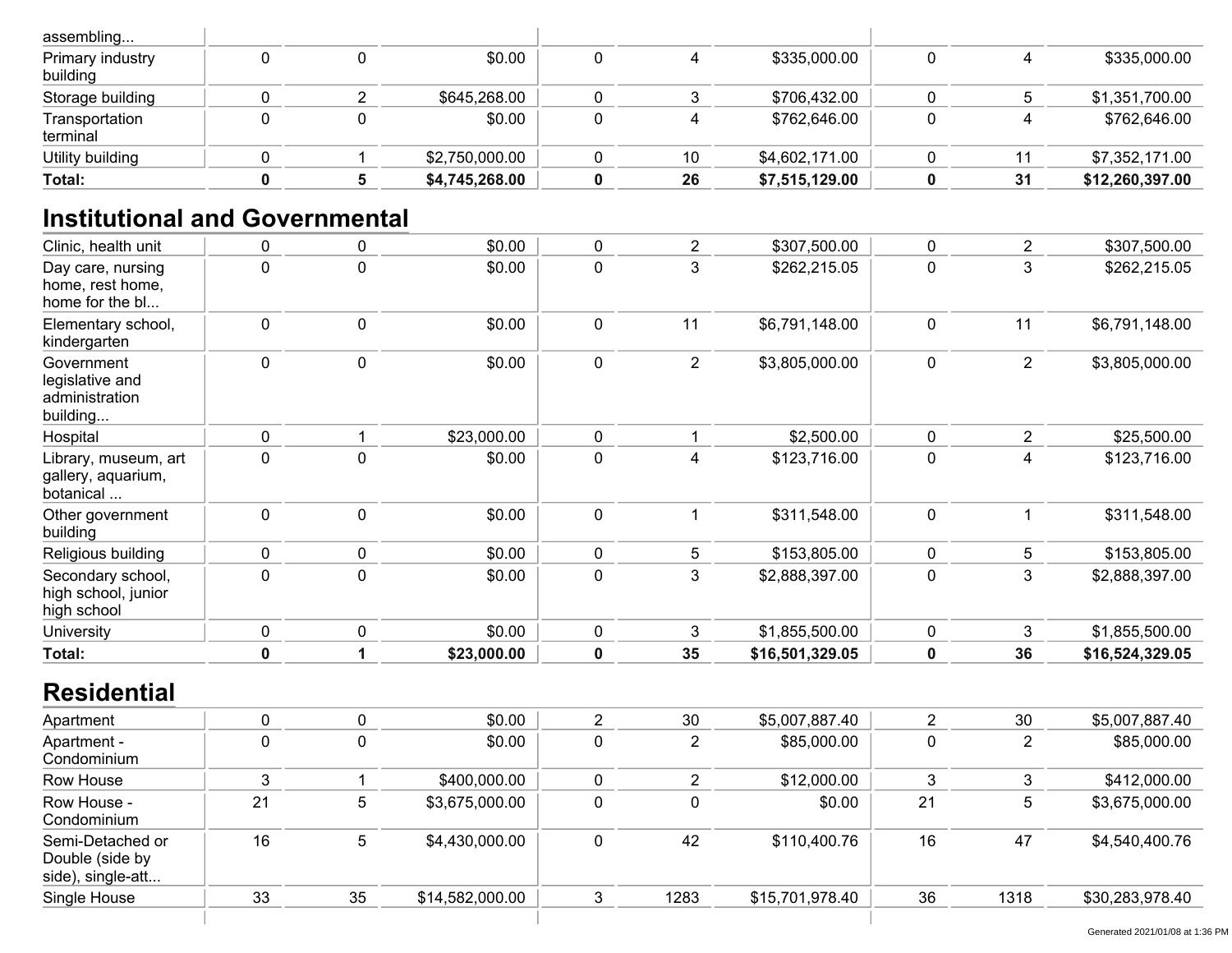| Total:              | 70 | 46 | \$23.087.000.00 | 1359 | \$20,917,266.56      | 78 | 1405 | \$44,004,266.56     |
|---------------------|----|----|-----------------|------|----------------------|----|------|---------------------|
| <b>Grand Total:</b> | フク | 58 | \$32,068,268,00 | 1520 | .,445,752.47<br>\$61 | 78 | 1578 | \$93<br>.514.020.47 |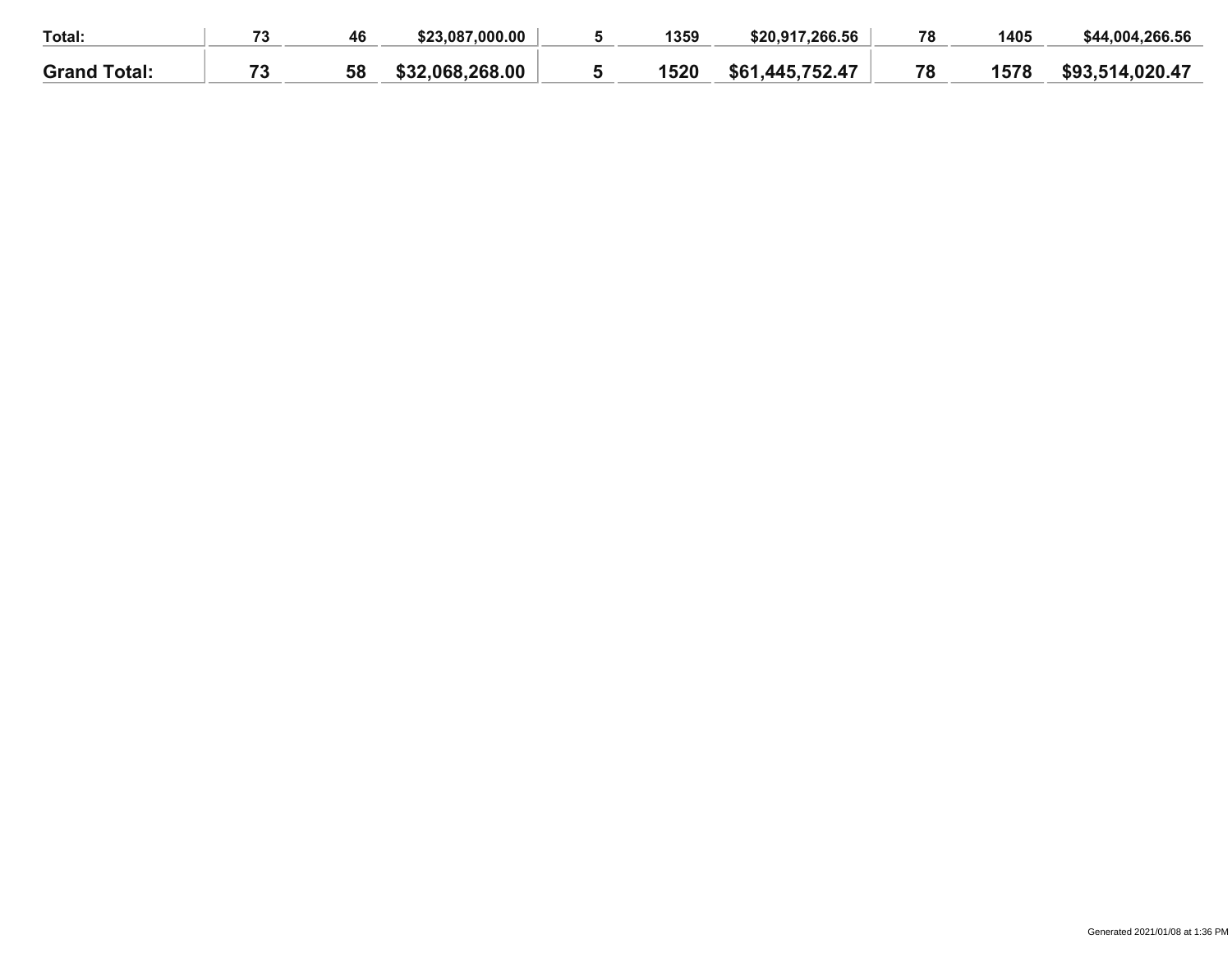

**Public Works and Engineering Services Building Division**

**Tel: (705) 759-5410 Fax: (705) 541-7165**

### **DEMOLITION PERMITS SUMMARY 2020/01/01 to 2020/12/31**

|                                                          |                        | <b>New Construction</b>  |                                |                        | <b>Alterations and Additions</b> |                      | <b>Total</b>           |                          |                      |
|----------------------------------------------------------|------------------------|--------------------------|--------------------------------|------------------------|----------------------------------|----------------------|------------------------|--------------------------|----------------------|
| <b>Building Type</b>                                     | Num of<br><b>Units</b> | Num of<br><b>Permits</b> | <b>Value of</b><br><b>Work</b> | Num of<br><b>Units</b> | Num of<br><b>Permits</b>         | <b>Value of Work</b> | Num of<br><b>Units</b> | Num of<br><b>Permits</b> | <b>Value of Work</b> |
| <b>Commercial</b>                                        |                        |                          |                                |                        |                                  |                      |                        |                          |                      |
| Motor vehicle show room<br>(new and used)                | $\mathbf 0$            | $\mathbf 0$              | \$0.00                         | 0                      | $\mathbf{1}$                     | \$40,000.00          | $\mathbf 0$            | $\mathbf 1$              | \$40,000.00          |
| Office building                                          | $\mathbf 0$            | $\mathbf 0$              | \$0.00                         | 0                      | $\overline{2}$                   | \$11,500.00          | $\mathbf 0$            | $\overline{2}$           | \$11,500.00          |
| Restaurant                                               | $\pmb{0}$              | 0                        | \$0.00                         | 0                      | 1                                | \$500.00             | $\mathbf 0$            | 1                        | \$500.00             |
| Retail and wholesale<br>outlets                          | $\mathbf 0$            | $\pmb{0}$                | \$0.00                         | $\mathbf 0$            | 6                                | \$119,000.00         | $\mathbf 0$            | 6                        | \$119,000.00         |
| Service station, repair<br>garage and specialty shop     | $\mathbf 0$            | $\pmb{0}$                | \$0.00                         | 0                      | 1                                | \$10,000.00          | $\mathbf 0$            | 1                        | \$10,000.00          |
| Special building use                                     | $\pmb{0}$              | $\pmb{0}$                | \$0.00                         | $-1$                   | 1                                | \$50,000.00          | $-1$                   |                          | \$50,000.00          |
| Total:                                                   | $\mathbf 0$            | $\mathbf 0$              | \$0.00                         | $-1$                   | 12                               | \$231,000.00         | $-1$                   | 12                       | \$231,000.00         |
| <b>Industrial</b>                                        |                        |                          |                                |                        |                                  |                      |                        |                          |                      |
| Plant for manufacturing,<br>processing and<br>assembling | $\mathbf 0$            | $\mathbf 0$              | \$0.00                         | $\mathbf 0$            | 1                                | \$500.00             | $\mathbf 0$            |                          | \$500.00             |
| Storage building                                         | $\mathbf 0$            | $\pmb{0}$                | \$0.00                         | $\mathbf 0$            | $\overline{4}$                   | \$70,000.00          | $\mathbf 0$            | $\overline{4}$           | \$70,000.00          |
| Utility building                                         | $\pmb{0}$              | $\pmb{0}$                | \$0.00                         | 0                      | $\overline{2}$                   | \$120,000.00         | 0                      | $\overline{2}$           | \$120,000.00         |
| <b>Total:</b>                                            | $\mathbf 0$            | $\mathbf 0$              | \$0.00                         | $\mathbf 0$            | $\overline{7}$                   | \$190,500.00         | 0                      | $\overline{7}$           | \$190,500.00         |
| <b>Institutional and Governmental</b>                    |                        |                          |                                |                        |                                  |                      |                        |                          |                      |
| Elementary school,<br>kindergarten                       | $\pmb{0}$              | $\pmb{0}$                | \$0.00                         | 0                      | 1                                | \$60,000.00          | $\pmb{0}$              | 1                        | \$60,000.00          |
| University                                               | $\pmb{0}$              | $\pmb{0}$                | \$0.00                         | 0                      | 1                                | \$2,000.00           | $\mathbf 0$            | 1                        | \$2,000.00           |
| Total:                                                   | $\mathbf 0$            | $\mathbf 0$              | \$0.00                         | $\mathbf 0$            | $\overline{\mathbf{2}}$          | \$62,000.00          | 0                      | $\mathbf{2}$             | \$62,000.00          |
| <b>Residential</b>                                       |                        |                          |                                |                        |                                  |                      |                        |                          |                      |
| Apartment                                                | $\pmb{0}$              | $\pmb{0}$                | \$0.00                         | $-12$                  | 5                                | \$75,000.00          | $-12$                  | 5                        | \$75,000.00          |
| Apartment - Condominium                                  | $\mathbf 0$            | $\mathbf 0$              | \$0.00                         | 0                      | 1                                | \$25,000.00          | $\mathbf 0$            |                          | \$25,000.00          |
| Semi-Detached or Double                                  | $\mathbf 0$            | $\mathbf 0$              | \$0.00                         | 0                      | 3                                | \$7,400.00           | $\mathbf 0$            | 3                        | \$7,400.00           |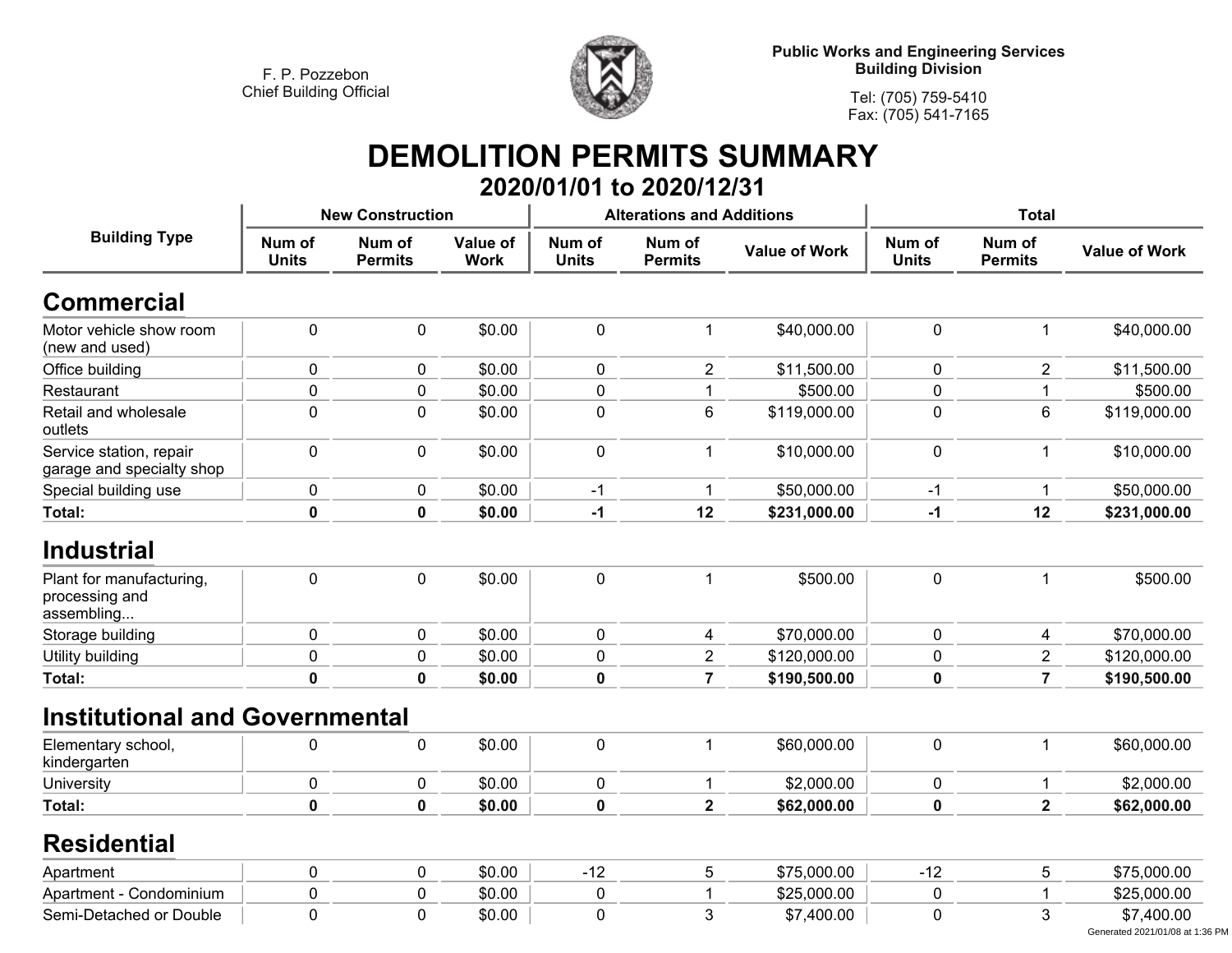| (side by side), single-att |  |        |       |     |              |       |     |              |
|----------------------------|--|--------|-------|-----|--------------|-------|-----|--------------|
| Single House               |  | \$0.00 | -0    | 78  | \$376,758.00 |       | 78  | \$376,758.00 |
| Total:                     |  | \$0.00 | $-20$ | 87  | \$484,158.00 | $-20$ | 87  | \$484,158.00 |
| <b>Grand Total:</b>        |  | \$0.00 | $-21$ | 108 | \$967,658.00 | $-21$ | 108 | \$967,658.00 |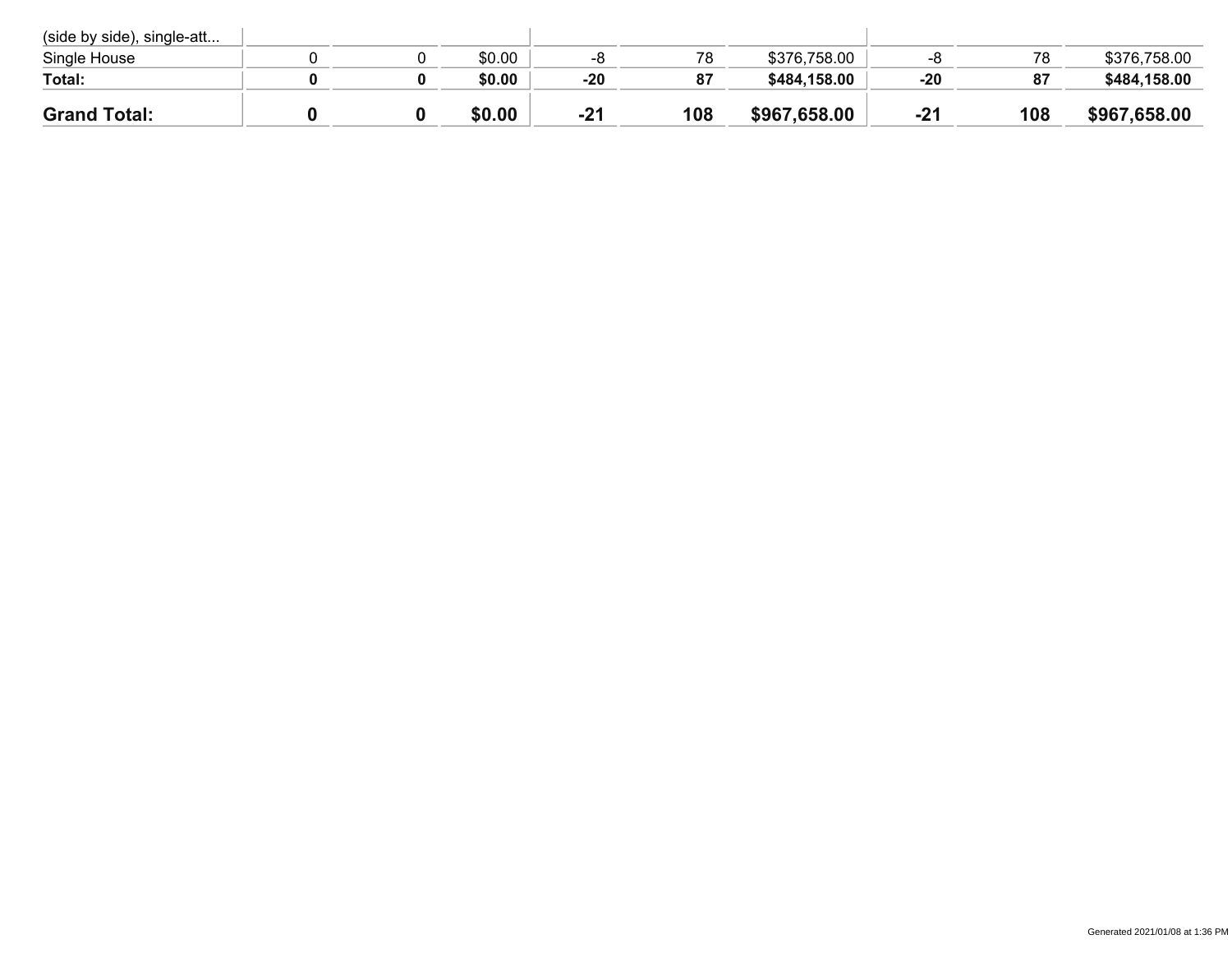

**Public Works and Engineering Services Building Division**

**Tel: (705) 759-5410Fax: (705) 541-7165**

## **SIGN PERMITS SUMMARY 2020/01/01 to 2020/12/31**

|                                                          |                        | <b>New Construction</b>  |                         |                        | <b>Alterations and Additions</b> |                      | <b>Total</b>           |                          |                      |
|----------------------------------------------------------|------------------------|--------------------------|-------------------------|------------------------|----------------------------------|----------------------|------------------------|--------------------------|----------------------|
| <b>Building Type</b>                                     | Num of<br><b>Units</b> | Num of<br><b>Permits</b> | Value of<br><b>Work</b> | Num of<br><b>Units</b> | Num of<br><b>Permits</b>         | <b>Value of Work</b> | Num of<br><b>Units</b> | Num of<br><b>Permits</b> | <b>Value of Work</b> |
| <b>Commercial</b>                                        |                        |                          |                         |                        |                                  |                      |                        |                          |                      |
| Hotel, hotel/motel, motor<br>hotel                       | $\pmb{0}$              | $\pmb{0}$                | \$0.00                  | 0                      | 1                                | \$200.00             | $\pmb{0}$              | 1                        | \$200.00             |
| Motor vehicle show room<br>(new and used)                | 0                      | 0                        | \$0.00                  | 0                      | 6                                | \$29,600.00          | 0                      | 6                        | \$29,600.00          |
| Office building                                          | $\mathbf 0$            | $\pmb{0}$                | \$0.00                  | 0                      | 9                                | \$9,600.00           | $\mathbf 0$            | 9                        | \$9,600.00           |
| Office complex                                           | $\pmb{0}$              | $\pmb{0}$                | \$0.00                  | $\mathbf 0$            |                                  | \$200.00             | 0                      |                          | \$200.00             |
| Restaurant                                               | 0                      | 0                        | \$0.00                  | 0                      | 14                               | \$264,200.00         | 0                      | 14                       | \$264,200.00         |
| Retail and wholesale<br>outlets                          | 0                      | $\mathbf 0$              | \$0.00                  | 0                      | 96                               | \$113,950.00         | 0                      | 96                       | \$113,950.00         |
| Retail complex                                           | $\pmb{0}$              | $\pmb{0}$                | \$0.00                  | 0                      | 26                               | \$53,149.00          | $\pmb{0}$              | 26                       | \$53,149.00          |
| Total:                                                   | $\mathbf 0$            | $\mathbf 0$              | \$0.00                  | 0                      | 153                              | \$470,899.00         | 0                      | 153                      | \$470,899.00         |
| <b>Industrial</b>                                        |                        |                          |                         |                        |                                  |                      |                        |                          |                      |
| Primary industry building                                | $\pmb{0}$              | $\pmb{0}$                | \$0.00                  | 0                      | $\overline{2}$                   | \$400.00             | $\mathbf 0$            | $\overline{2}$           | \$400.00             |
| Storage building                                         | $\pmb{0}$              | $\pmb{0}$                | \$0.00                  | $\mathbf 0$            | $\mathbf{1}$                     | \$3,000.00           | 0                      |                          | \$3,000.00           |
| <b>Total:</b>                                            | $\mathbf 0$            | $\mathbf{0}$             | \$0.00                  | 0                      | 3                                | \$3,400.00           | 0                      | 3                        | \$3,400.00           |
| <b>Institutional and Governmental</b>                    |                        |                          |                         |                        |                                  |                      |                        |                          |                      |
| Day care, nursing home,<br>rest home, home for the<br>bl | $\pmb{0}$              | $\pmb{0}$                | \$0.00                  | 0                      | $\mathbf 1$                      | \$200.00             | $\mathbf 0$            | 1                        | \$200.00             |
| Government legislative<br>and administration<br>building | $\mathbf 0$            | $\pmb{0}$                | \$0.00                  | $\pmb{0}$              | 1                                | \$6,000.00           | $\mathbf 0$            | 1                        | \$6,000.00           |
| Post-secondary institution                               | $\pmb{0}$              | $\pmb{0}$                | \$0.00                  | $\mathbf 0$            | $\mathbf 1$                      | \$200.00             | $\pmb{0}$              |                          | \$200.00             |
| Religious building                                       | 0                      | 0                        | \$0.00                  | 0                      |                                  | \$200.00             | $\pmb{0}$              |                          | \$200.00             |
| <b>Total:</b>                                            | $\mathbf 0$            | $\mathbf 0$              | \$0.00                  | $\mathbf 0$            | 4                                | \$6,600.00           | $\mathbf 0$            | 4                        | \$6,600.00           |

#### **Residential**